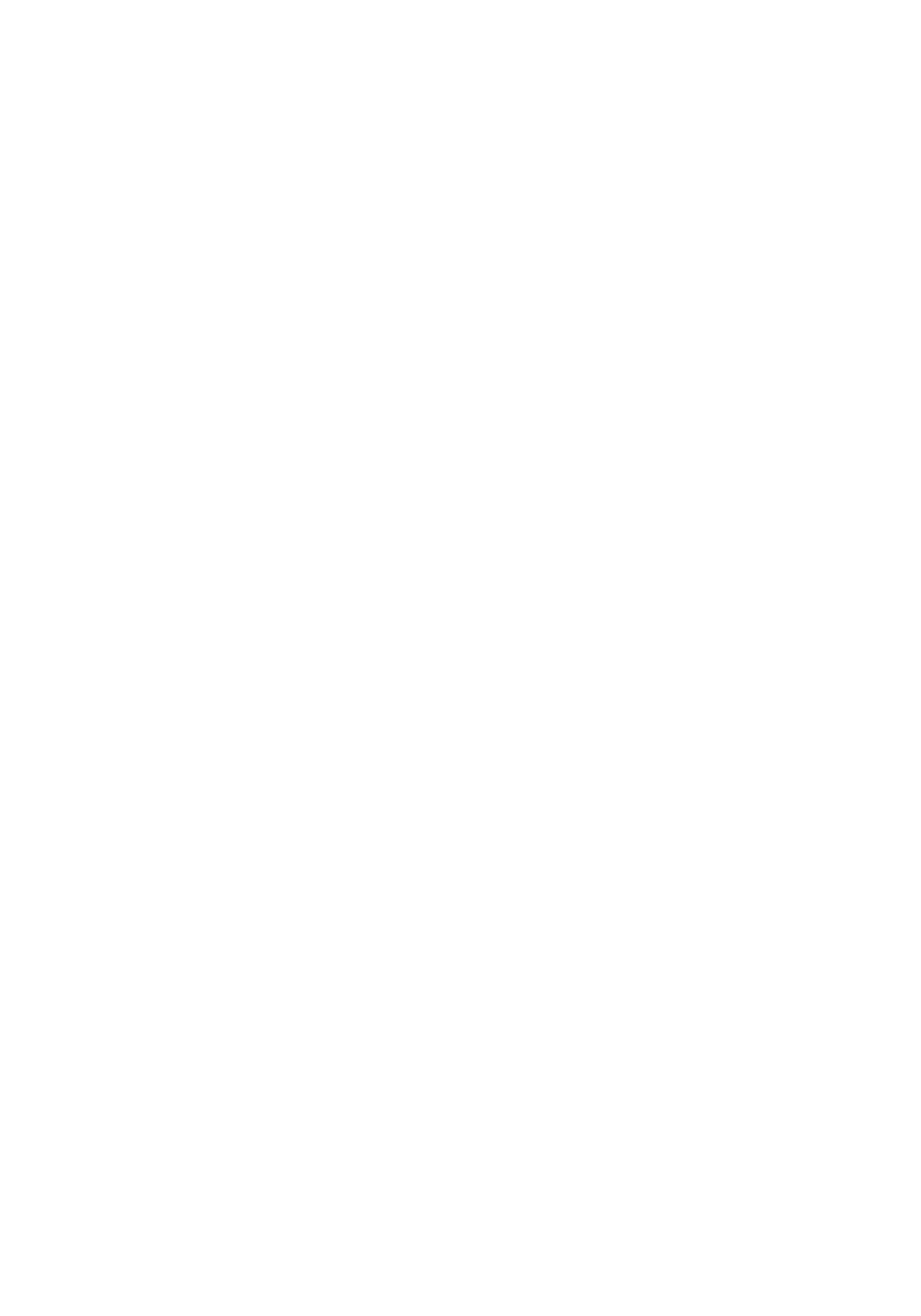# Journal *of* **DISCOURSES**

Volume 1

*By Brigham Young President of the Church of Jesus Christ of Latter-day Saints His Two Counselors, The Twelve Apostles, and Others*

> *Reported by G.D. Watt, and Humbly Dedicated to the Latter-day Saints in All the World*

### MILLENNIUM EDITION

**TEMPLE HILL**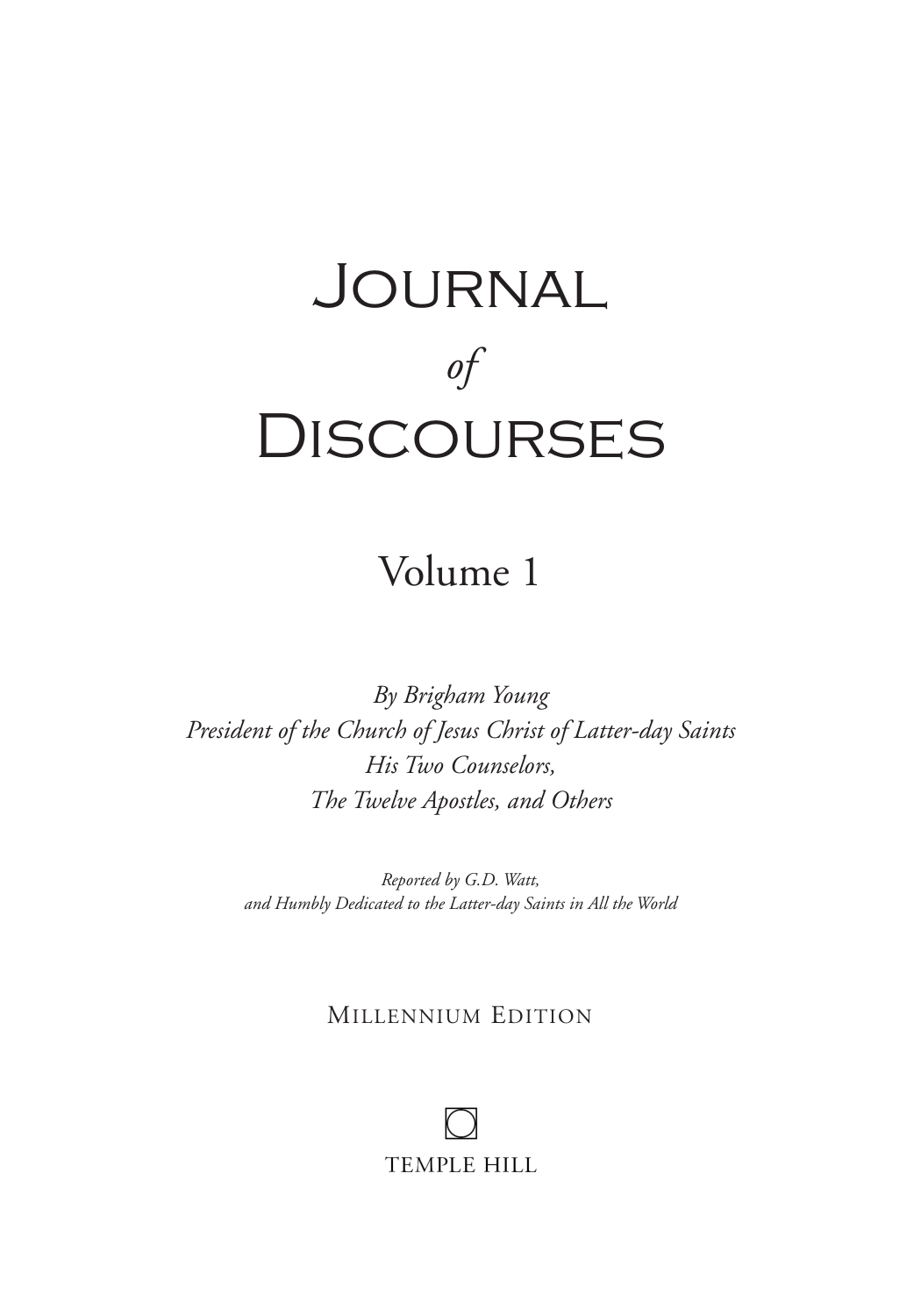For ease of reference, page numbers from the original edition are given in brackets to indicate the *beginning* of a page: [p45]. The names of those who recorded the discourses are not included in this edition. The views expressed in this book do not necessarily represent those of the publisher; the reader alone is responsible for the use of any ideas or information provided by this book.

ISBN for 26-volume hardcover set: 1-60096-000-6 ISBN for 26-volume paperback set: 1-60096-001-4 ISBN for Volume 1 single hardcover: 1-60096-002-2 ISBN for Volume 1 single paperback: 1-60096-003-0

Published by Temple Hill Books, an imprint of The Editorium

Additions to original text © 2006 by The Editorium. All rights reserved. Temple Hill™, the Temple Hill logo, and Editorium™ are trademarks of The Editorium, LLC

The Editorium, LLC West Valley City, Utah 84128-3917 templehillbooks.com templehillbooks@editorium.com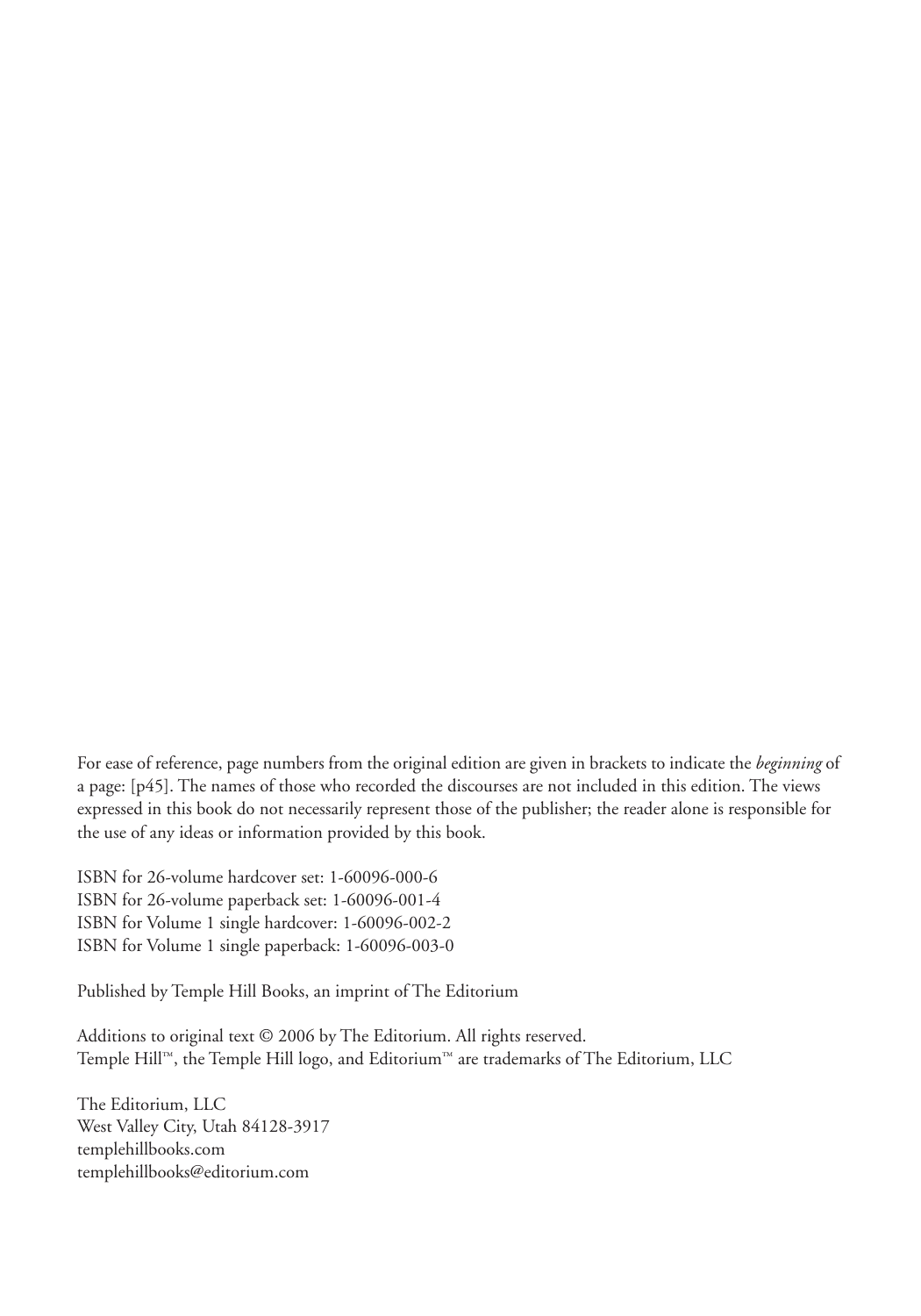### Preface to the Millennium Edition

The *Journal of Discourses* began as a publication of George D. Watt, an English convert and emigrant who used Pitman shorthand to transcribe conference addresses for the Deseret News. To reach a wider audience, and to increase his income, Watt proposed the publication of a sixteen-page journal containing selected addresses by General Authorities of the Church. Brigham Young approved the venture, and the semimonthly journal was sold by subscription and published in Liverpool, England, from 1854 to 1886. It included discourses of Brigham Young, John Taylor, Heber C. Kimball, George Q. Cannon, and other General Authorities, as well as prayers, funeral sermons, and various other items. Eventually the semimonthly issues were bound into twenty-six annual volumes, which have been reprinted from time to time.

Partial reports of Church conference addresses were first published in Nauvoo, Illinois, in the Times and Seasons from November 1839 to February 1846. Later, in Utah, reports of some conference addresses were published in the Deseret News, and many were published in the Journal of Discourses. In 1880, the Church's jubilee year, general conference addresses were first published in a separate booklet. The October 1897 conference addresses were also published in a separate booklet, and, since 1899, the Church has regularly published reports of the proceedings and addresses of its annual and semiannual general conferences.

This new edition is the first since the *Journal* was published in the nineteenth century. All previous versions were printings, not editions, and they were produced by stereotyping (printing from lead sheets cast from the original hand-set type) or, in more recent years, by printing from a photo-reproduction of a previous version. The only modern versions available are thus copies of copies, with a corresponding degradation of what was rather poor typesetting to begin with. In this new edition, the text has been completely reset for the first time, and many archaic spellings and some punctuation have been modernized for easier reading.

The *Journal of Discourses* is already widely available—and searchable—in CD-ROM products and on the Internet. Nevertheless, republishing the *Journal of Discourses* in printed form brings with it the responsibility of warning readers to be thoughtful and cautious about accepting at face value some of the words of these early brethren (in spite of their stature), who were sometimes given to speculation and hyperbole. Not everything a prophet says is necessarily true; as Joseph Smith said, "A prophet [is] a prophet only when he [is] acting as such" (*History of the Church* 5:265), and his word is the Lord's word only when he is "moved upon by the Holy Ghost" (D&C 68:4).

In addition, some of the teachings that were applicable in those early days are no longer applicable in ours, and we should look for direction to "the living oracles," as Brigham Young taught—in other words, the current leaders of the Church. As the First Presidency wrote in August 1913, "Anything at discord with that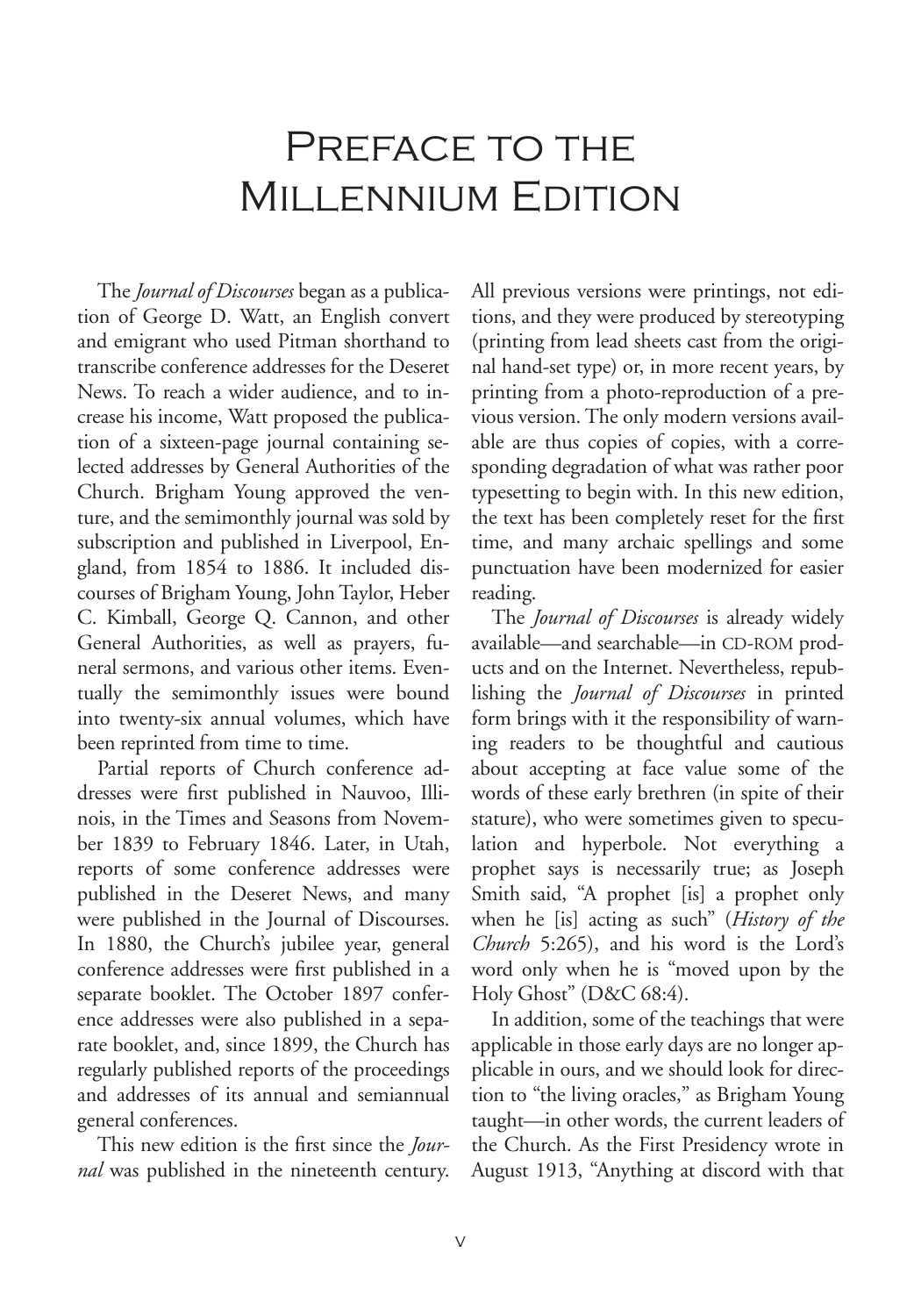which comes from God through the [current] head of the Church is not to be received as authoritative or reliable." (*Messages of the First Presidency,* comp. James R. Clark [Salt Lake City: Bookcraft, 1970], 4:55.)

The *Journal of Discourses* covers a broad range of topics, many of which have little to do with the gospel as we understand it today. Even so, amid all the talk of irrigation techniques, home manufacturing, Indian affairs, outside enemies, and even a few subjects and terms that modern readers may find objectionable or insensitive, we see the golden light of eternal principles shining through—if we take time to look for them. That fact, along with the journals' historical value, makes them worthy of republication in a new edition for this new millennium.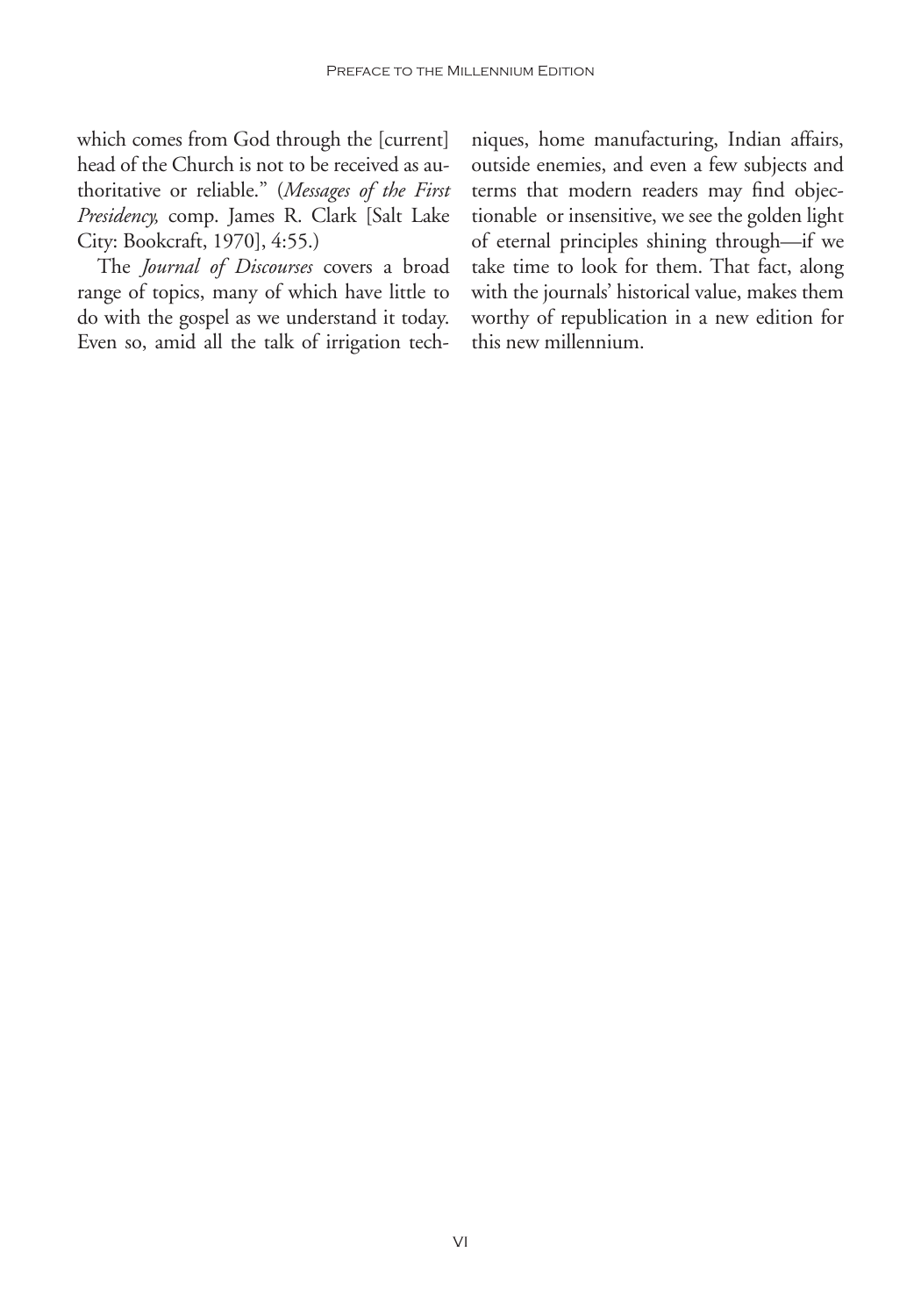## CONTENTS

| <b>LETTER FROM THE FIRST PRESIDENCY</b>                                                                                                             | 1  | SELF-GOVERNMENT-MYSTERIES-RECREATION AND                                                                                                 |    |
|-----------------------------------------------------------------------------------------------------------------------------------------------------|----|------------------------------------------------------------------------------------------------------------------------------------------|----|
| <b>INTRODUCTION</b>                                                                                                                                 | 3  | AMUSEMENTS, NOT IN THEMSELVES SINFUL—TITHING—<br>ADAM, OUR FATHER AND OUR GOD                                                            |    |
| <b>SALVATION</b>                                                                                                                                    |    | A sermon delivered by President Brigham Young, in the<br>Tabernacle, Great Salt Lake City, April 9, 1852                                 | 53 |
| A Discourse Delivered by President Brigham Young, in the<br>Tabernacle, Great Salt Lake City, January 16, 1853                                      | 5  | <b>CELESTIAL MARRIAGE</b>                                                                                                                |    |
| <b>SPIRITUAL COMMUNICATION</b>                                                                                                                      |    | A discourse delivered by Elder Orson Pratt, in the Tabernacle,<br>Great Salt Lake City, August 29, 1852                                  | 61 |
| A Sermon Delivered by Elder P. P. Pratt, before the<br>Conference at Great Salt Lake City, April 7, 1853                                            | 11 | <b>EDUCATION</b>                                                                                                                         |    |
| ELDER JOHN TAYLOR'S MISSION TO EUROPE IN<br>1849-1852                                                                                               |    | A discourse delivered by President Brigham Young, in the<br>Tabernacle, Great Salt Lake City, April 8th, 1852                            | 74 |
| His report, delivered in the Tabernacle, Great Salt Lake City,<br>August 22, 1852                                                                   | 21 | SANCTIFICATION-ECONOMY-APOSTATES-THE<br><b>WOLVES AND THE SHEEP</b>                                                                      |    |
| RECREATION, AND THE PROPER USE OF IT                                                                                                                |    | An address delivered by Elder Orson Hyde in the Tabernacle,<br>Great Salt Lake City, April 9, 1853                                       | 79 |
| A speech delivered by President Brigham Young, at the<br>Legislative Festival held in the Territorial House, Great Salt<br>Lake City, March 4, 1852 | 34 | <b>CONFIDENCE-ADVICE TO EMIGRANTS-DANGER IN</b><br>PROSPERITY                                                                            |    |
| BELIEVING THE BIBLE-THE GOSPEL-PERSECUTION-<br>SPIRIT-RAPPING, ETC.                                                                                 |    | An address delivered by President B. Young in the Tabernacle<br>Great Salt Lake City, September 11, 1853                                 | 82 |
| An address delivered by President H. C. Kimball, in the                                                                                             |    | THE NAUVOO LEGION-CIVIL AND RELIGIOUS RIGHTS                                                                                             |    |
| Tabernacle, Great Salt Lake City, July 11, 1852                                                                                                     | 40 | A speech delivered by Mr. George A. Smith, in the Tabernacle,<br>Great Salt Lake City, on the anniversary of the Fourth of July,<br>1852 | 88 |
| KNOWLEDGE OF THE DOCTRINE OF CHRIST-THE<br>RELIGIONS OF MEN, AND THE RELIGION OF GOD-<br>JOSEPH SMITH-PERSECUTIONS, ETC.                            |    | JOSEPH, A TRUE PROPHET-APOSTATES-DREAM, ETC.                                                                                             |    |
| An address delivered by President Brigham Young, in the<br>Tabernacle, Great Salt Lake City, July 11, 1852                                          | 44 | An address delivered by President Brigham Young in the<br>Tabernacle, Great Salt Lake City, March 27th, 1853                             | 91 |
| LIBERTY AND PERSECUTION-CONDUCT OF THE U.S.<br>GOVERNMENT, ETC.                                                                                     |    | PERSECUTIONS OF THE CHURCH-APOSTATES-<br>FREEDOM-SELF-DEFENSE                                                                            |    |
| An oration delivered by Hon. George A. Smith, in the<br>Tabernacle, Great Salt Lake Valley, July 24, 1852                                           | 49 | An address delivered by Elder P. P. Pratt in the Tabernacle,<br>Great Salt Lake City, March 27th, 1853                                   | 95 |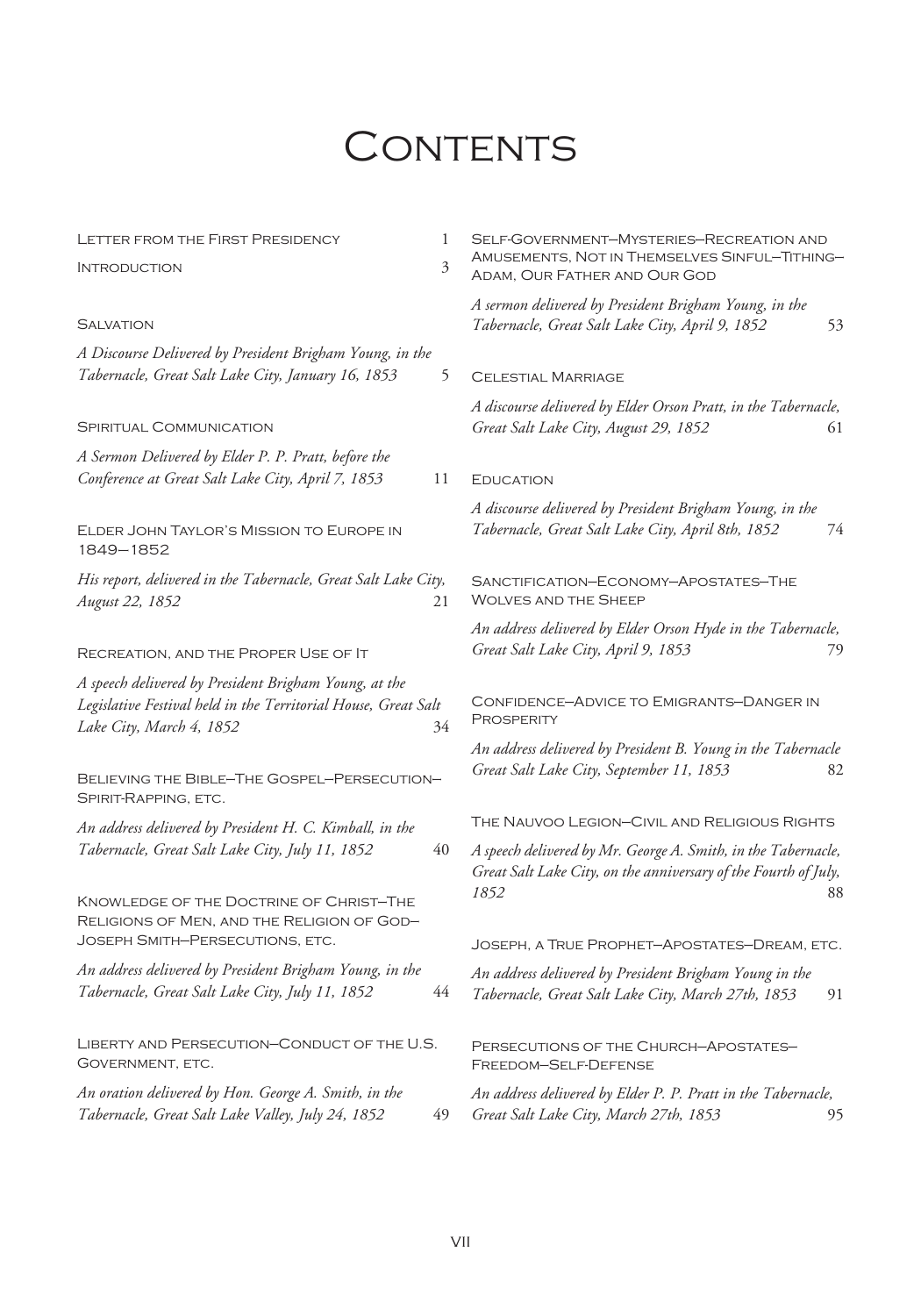#### CONTENTS

| MARCH OF "MORMONISM"-THE POWER OF GOD AND<br>THE WISDOM OF MAN-GOOD AND EVIL INFLUENCES-<br>THE LAW OF INCREASE                                     | DECLARATION OF INDEPENDENCE-CONSTITUTION OF<br>THE UNITED STATES-DISCOVERY, COLONIZATION,<br>AND PROGRESS OF AMERICA-DESPOTIC NATIONS-<br>INFLUENCE OF AMERICA FOR THE UNIVERSAL             |  |
|-----------------------------------------------------------------------------------------------------------------------------------------------------|----------------------------------------------------------------------------------------------------------------------------------------------------------------------------------------------|--|
| A discourse delivered by President Brigham Young, in the                                                                                            | PREVALENCE OF LIBERTY                                                                                                                                                                        |  |
| Tabernacle, Great Salt Lake City, June 13th, 1852<br>99                                                                                             | An oration delivered by P. P. Pratt, at Great Salt Lake City,<br>1853, on the anniversary of the 4th of July, 1776<br>151                                                                    |  |
| BEFORE THE HON. Z. SNOW, JUDGE OF THE FIRST                                                                                                         |                                                                                                                                                                                              |  |
| <b>JUDICIAL DISTRICT COURT OF THE UNITED STATES</b><br>FOR THE TERRITORY OF UTAH                                                                    | THE PIONEERS-CAPABILITIES AND SETTLEMENT OF<br>THE GREAT BASIN-EXHORTATION TO FAITHFULNESS                                                                                                   |  |
| Great Salt Lake City, October Term, 1851<br>106                                                                                                     | A speech delivered by President Brigham Young in the                                                                                                                                         |  |
|                                                                                                                                                     | Tabernacle, Great Salt Lake City, 1852, at the anniversary of                                                                                                                                |  |
| CHARGE OF HON. Z. SNOW, JUDGE OF THE FIRST<br><b>JUDICIAL DISTRICT COURT OF THE UNITED STATES</b><br>FOR THE TERRITORY OF UTAH, TO THE JURY, ON THE | the 24th of July, 1847<br>158                                                                                                                                                                |  |
| TRIAL OF HOWARD EGAN FOR THE MURDER OF JAMES<br><b>MONROE</b>                                                                                       | <b>MOTIVES AND FEELINGS OF THE SAINTS-EXPERIENCE</b><br>NECESSARY-THE STATE OF THE WORLD-INFIDELS-                                                                                           |  |
| Great Salt Lake City, October Term, 1851<br>112                                                                                                     | RELIGIONS AND THE WORKS OF MEN, AND THE<br><b>RELIGION AND WORKS OF GOD-TRUTH AND</b><br><b>SALVATION</b>                                                                                    |  |
| PRESIDENT B. YOUNG'S JOURNEY SOUTH-INDIAN<br>DIFFICULTIES-WALKER-WATCHING AND PRAYER-<br>THIEVES AND THEIR DESERTS-EASTERN                          | A discourse delivered by Elder John Taylor, in the Tabernacle,<br>Great Salt Lake City, June 12, 1853<br>161                                                                                 |  |
| INTELLIGENCE-FINANCIAL STATE OF THE CHURCH-<br><b>GAINING KNOWLEDGE, ETC.</b>                                                                       | MATERIALS FOR THE TEMPLE-THE CLAY AND THE                                                                                                                                                    |  |
| An address delivered by President Brigham Young, in the                                                                                             | <b>POTTER</b>                                                                                                                                                                                |  |
| Tabernacle, Great Salt Lake City, May 8, 1853<br>116                                                                                                | An address delivered by President Heber C. Kimball, in the                                                                                                                                   |  |
|                                                                                                                                                     | Tabernacle, Great Salt Lake City, October 9, 1852, at the<br>General Conference<br>174                                                                                                       |  |
| DUTIES AND PRIVILEGES-SACRIFICE-CONFIDENCE-<br>LANGUAGE-ORGANIZATION AND DISORGANIZATION-<br><b>TAKING WIVES</b>                                    | INDIAN HOSTILITIES AND TREACHERY-EXCITEMENT-                                                                                                                                                 |  |
| A discourse delivered by President Brigham Young in the<br>Tabernacle, Great Salt Lake City, February 27, 1853<br>125                               | <b>COVETOUSNESS-CONSEQUENCES OF OBEDIENCE</b><br>AND OF DISOBEDIENCE-POLICY TOWARDS THE<br>INDIANS-WALKER AND HIS BAND-VIGILANCE                                                             |  |
| THE MAN TO LEAD GOD'S PEOPLE-OVERCOMING-A                                                                                                           | An address delivered by President Brigham Young, in the<br>Tabernacle, Great Salt Lake City, July 31, 1853<br>177                                                                            |  |
| PILLAR IN THE TEMPLE OF GOD-ANGELS' VISITS-THE<br>EARTH                                                                                             |                                                                                                                                                                                              |  |
| A discourse delivered by President Orson Hyde, at the General                                                                                       | THE STANDARD AND ENSIGN FOR THE PEOPLE                                                                                                                                                       |  |
| Conference held in the Tabernacle, Great Salt Lake City,<br>October 6, 1853<br>134                                                                  | A discourse delivered by Elder Parley P. Pratt, in the<br>Tabernacle, Great Salt Lake City, January 30, 1853<br>188                                                                          |  |
| THE TEMPLE CORNER STONES-THE APOSTLESHIP,<br>ETC.                                                                                                   | WHERE THE WICKED GO-CONTINUAL OPPOSITION TO<br>AND PREJUDICE AGAINST THE TRUTH-THE JUDGES<br>AND THE DELEGATE OF UTAH-THE SPIRIT OF GOD AND<br>THE SPIRIT OF THE WORLD-POTENCY OF THE GOSPEL |  |
| A sermon delivered by President B. Young, in the Tabernacle,<br>Great Salt Lake City, April 6, 1853, at the General                                 |                                                                                                                                                                                              |  |
| Conference<br>144                                                                                                                                   | An address delivered by President B. Young in the Tabernacle,<br>Great Salt Lake City, June 19, 1853<br>201                                                                                  |  |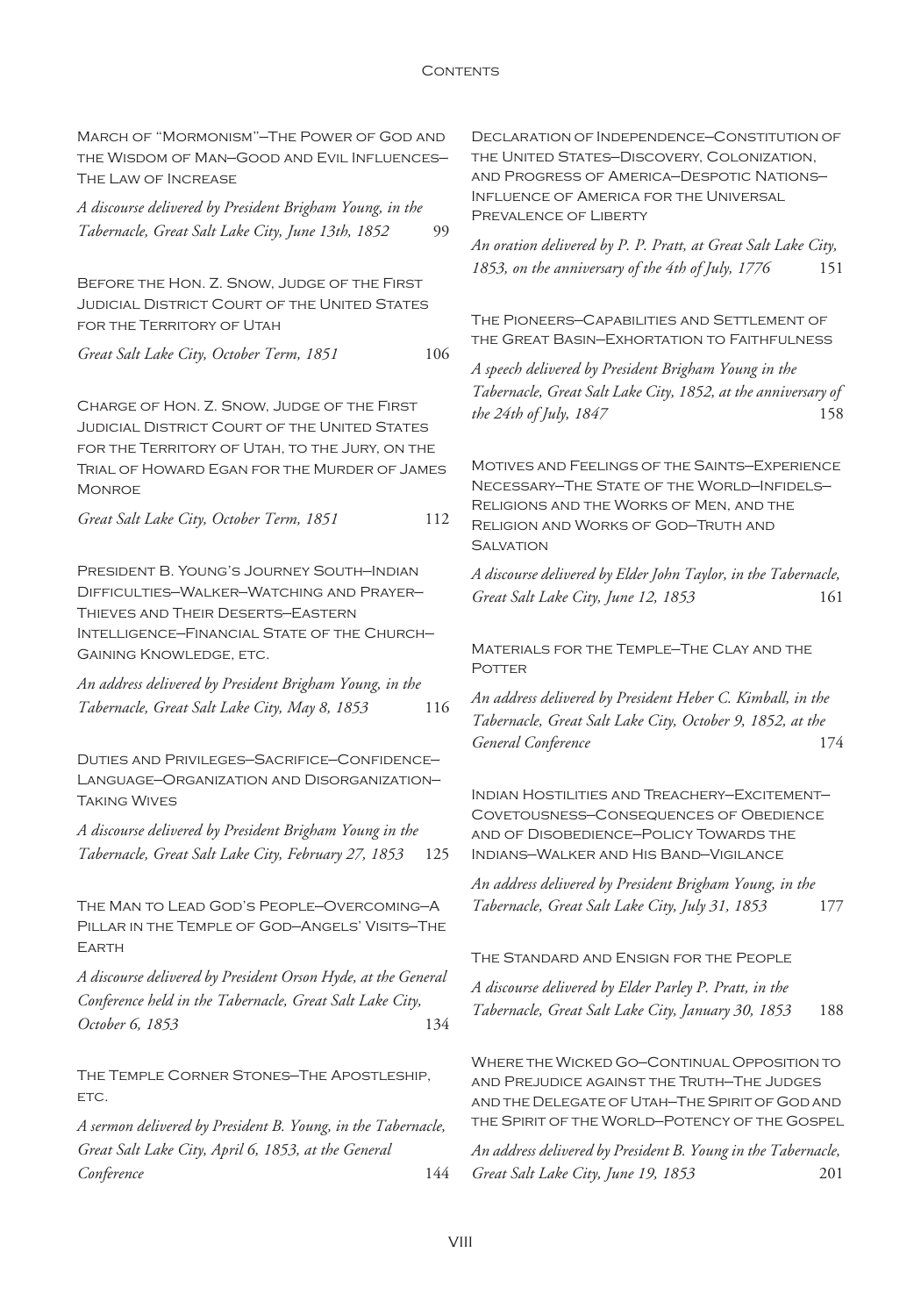Disobedience of Counsel—The Indian War the Result of the Same

*An address delivered by Elder George A. Smith, in the Tabernacle, Great Salt Lake City, at the General Conference, October 7, 1853* 208

Weakness and Impotence of Men—Condition of the Saints—Dedication to the Lord—The Millennium

*A discourse delivered by President Brigham Young at the opening of the new Tabernacle, Great Salt Lake City, April 6, 1852* 215

Blessings of Faithfulness—Education of Children—President Brigham Young—The Clay and the Potter

*An address delivered by President Heber C. Kimball, in the Tabernacle, Great Salt Lake City, October 8, 1852* 221

Management of the Kanyons—Paying Debts— Keeping Stores—Material for the Temple

*An address delivered by President Brigham Young at the General Conference in the Tabernacle, Great Salt Lake City, October 9, 1852* 227

Legitimacy and Illegitimacy

*A sermon delivered by Elder John Taylor, at the General Conference, in the Tabernacle, Great Salt Lake City, April 8, 1853* 239

Effects and Privileges of the Gospel—The Latter-Day Saints and the Christian World

*A discourse delivered by President B. Young, in the Tabernacle, Great Salt Lake City, July 24, 1853* 252

#### Funeral Address

*Delivered by President Heber C. Kimball, September 23, 1852, on the death of Sister Mary Smith, relict of the martyred Patriarch Hyrum Smith, and who departed this life at the residence of President Kimball, September 22, 1852* 265

#### Use and Abuse of Blessings

*An address delivered by President B. Young, in the Tabernacle, Great Salt Lake City, June 5, 1853* 267 Heirship and Priesthood

*A discourse delivered by Elder P. P. Pratt, at the General Conference, in the Tabernacle, Great Salt Lake City, April 10, 1853* 276

#### True and False Riches

*A discourse delivered by President Brigham Young, at the Special Conference, in the Tabernacle, Great Salt Lake City, August 14, 1853* 284

#### Building Temples

*An address delivered by President Brigham Young, on the Temple Block, Great Salt Lake City, February 14, 1853* 297

A General Funeral Sermon of All Saints and Sinners; Also, of the Heavens and the Earth

*Delivered by Elder Orson Pratt, at the Tabernacle, Great Salt Lake City, July 25, 1852* 300

Going South—Building the Temple—Murmurers

*A discourse delivered by President Heber C. Kimball, in the Tabernacle, Great Salt Lake City, October 7th, 1852, at the General Conference* 315

#### "Mormonism"

*A discourse delivered by Parley P. Pratt, in the Tabernacle, Great Salt Lake City, July 10, 1853* 318

The Privileges and Blessings of the Gospel

*A discourse delivered by President Brigham Young at the Tabernacle, Great Salt Lake City, February 20, 1853* 330

#### Advice to Immigrants

*An address delivered by Elder Franklin D. Richards, at the General Conference, Great Salt Lake City, October 6, 1853* 338

Gathering the Poor—The Perpetual Emigrating Fund—Ingratitude

*A discourse delivered by President Brigham Young, in the Tabernacle, at the General Conference, October 6, 1853* 344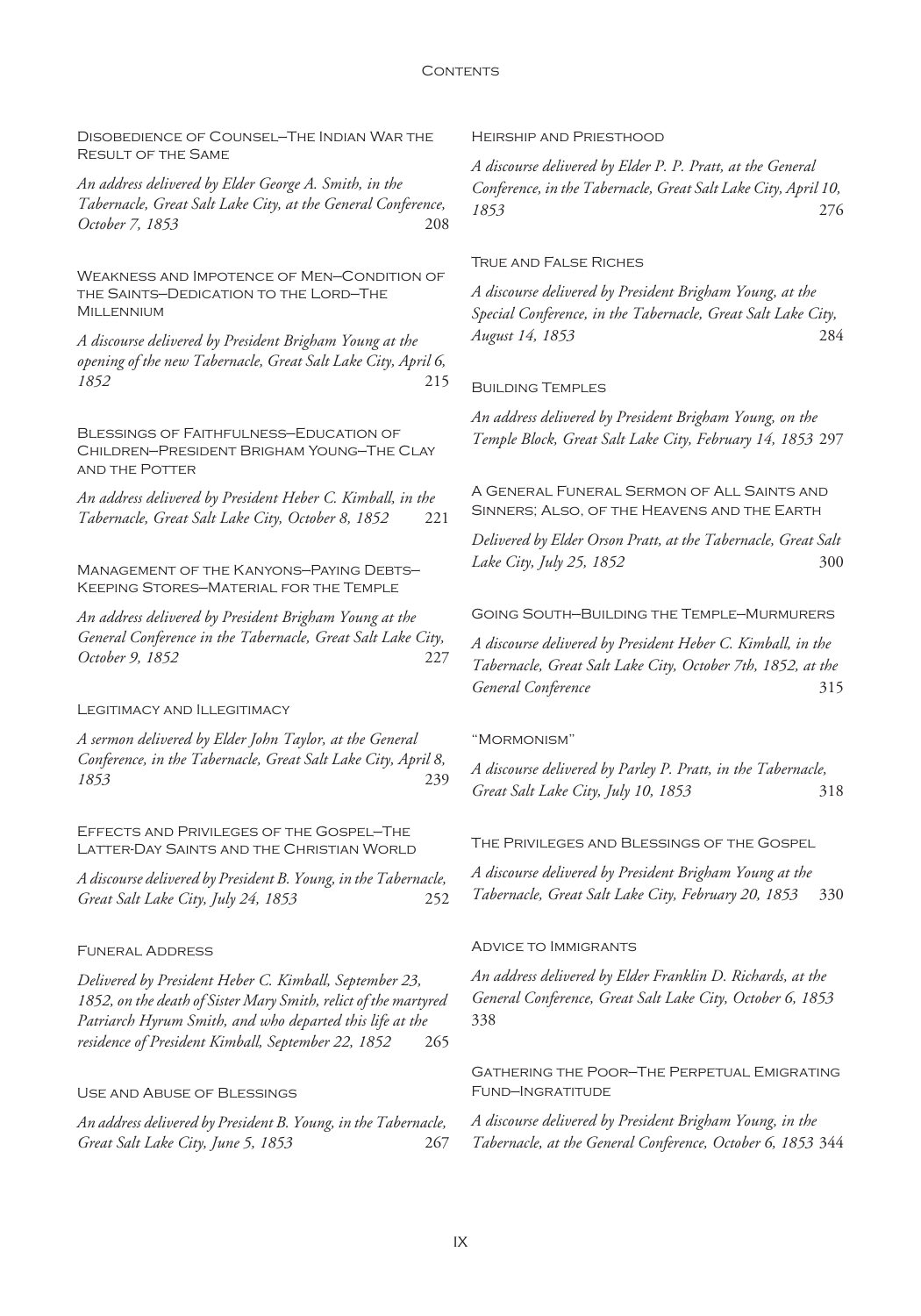| THE EARTH-ITS FALL, REDEMPTION, AND FINAL<br><b>DESTINY-THE ETERNAL ABODE OF THE RIGHTEOUS</b>              |     | CONDITION OF THE PEOPLE-CONTROL OF THE<br>BODY-INDIVIDUAL RESPONSIBILITY-HEAVEN AND<br><b>HELL-BUILDING A TEMPLE</b>                     |  |
|-------------------------------------------------------------------------------------------------------------|-----|------------------------------------------------------------------------------------------------------------------------------------------|--|
| A discourse by Professor Orson Pratt                                                                        | 350 |                                                                                                                                          |  |
|                                                                                                             |     | A discourse by President Heber C. Kimball, delivered in the<br>Tabernacle, Great Salt Lake City, November 14, 1852 378                   |  |
| <b>COMPREHENSIVENESS OF TRUE RELIGION-THE</b><br><b>SAINTS BUT STEWARDS</b>                                 |     |                                                                                                                                          |  |
| A discourse delivered by President Brigham Young, at Great<br>Salt Lake City, December 5, 1853              | 357 | <b>WEAKNESSES OF MAN-LOYALTY OF THE SAINTS-</b><br><b>CORRUPTION OF THE WORLD-TRUE LIBERTY-</b><br><b>CONDUCT OF THE AMERICAN PEOPLE</b> |  |
| <b>UNIFORMITY</b>                                                                                           |     | A discourse by President Brigham Young, delivered in the<br>Tabernacle, Great Salt Lake City, August 1, 1852<br>383                      |  |
| A Elder Jedediah M. Grant, delivered in the Tabernacle,                                                     |     |                                                                                                                                          |  |
| Great Salt Lake City, August 7, 1853                                                                        | 365 | MEN ETERNAL BEINGS-DARKNESS, IGNORANCE, AND<br><b>WEAKNESS OF THE WORLD-PRIVILEGES OF THE</b>                                            |  |
| LIFE AND DEATH, OR ORGANIZATION AND                                                                         |     | <b>SAINTS</b>                                                                                                                            |  |
| <b>DISORGANIZATION</b>                                                                                      |     | A discourse by Elder John Taylor, delivered in the Tabernacle,                                                                           |  |
| A discourse by President Brigham Young, delivered in the<br>Tabernacle, Great Salt Lake City, July 10, 1853 | 373 | Great Salt Lake City, April 19, 1854<br>391                                                                                              |  |
|                                                                                                             |     | BLESSINGS OF THE SAINTS-A HOUSE FOR THE LORD                                                                                             |  |
|                                                                                                             |     | An address by President Brigham Young, delivered at the                                                                                  |  |

*Christmas Festival of the Public Hands, in the Carpenters' Hall, Great Salt Lake City, December 16, 1851* 402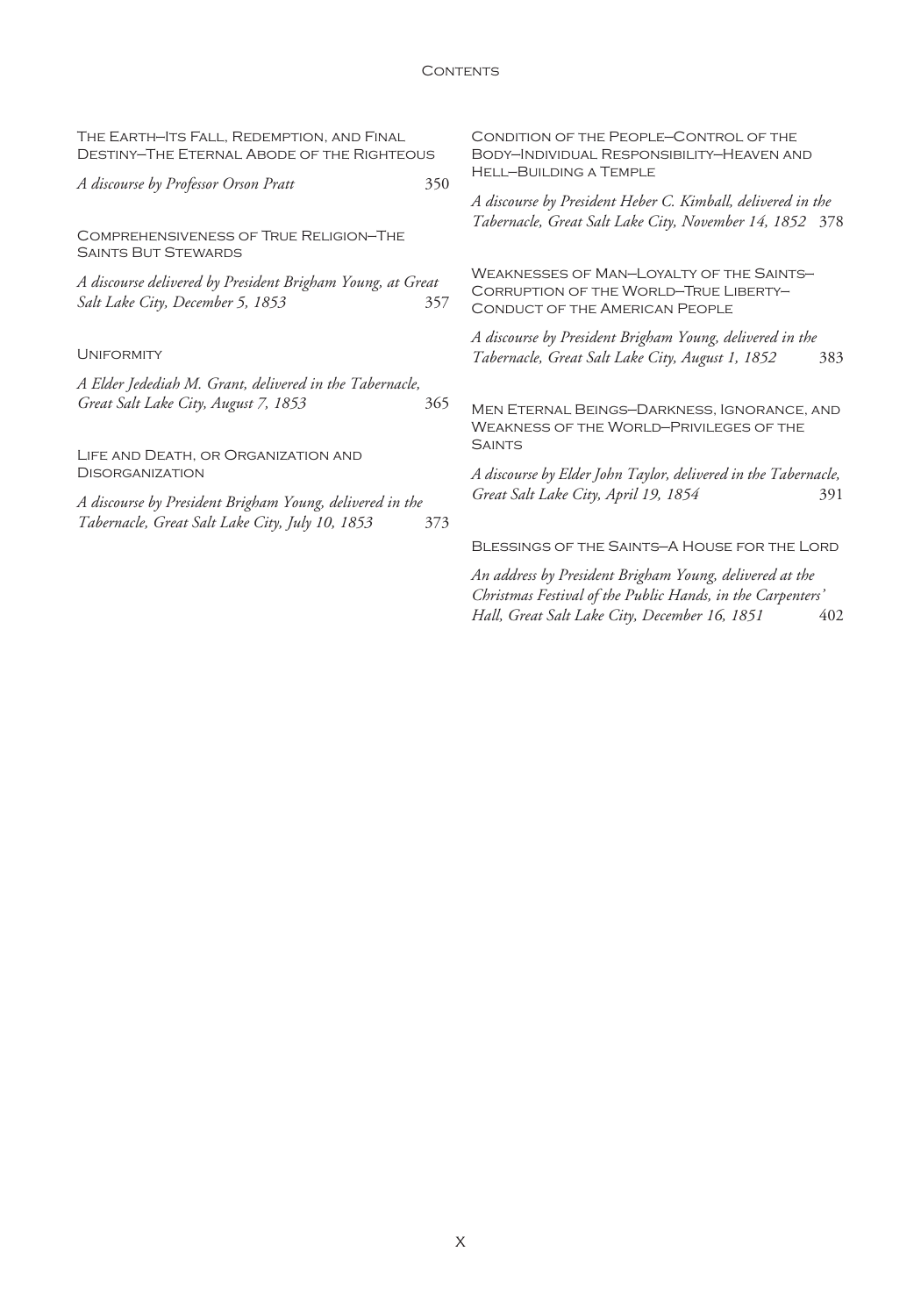### LETTER FROM THE First Presidency

Great Salt Lake City, Utah Territory, June 1, 1853.

Elder Samuel W. Richards, and the Saints abroad.

Dear Brethren—It is well known to many of you, that Elder George D. Watt, by our counsel, spent much time in the midst of poverty and hardships to acquire the art of reporting in Phonography, which he has faithfully and fully accomplished; and he has been reporting the public Sermons, Discourses, Lectures, etc., delivered by the Presidency, the Twelve, and others in this city, for nearly two years, almost without fee or reward. Elder Watt now proposes to publish a *Journal* of

these Reports, in England, for the benefit of the Saints at large, and to obtain means to enable him to sustain his highly useful position of Reporter. You will perceive at once that this will be a work of mutual benefit, and we cheerfully and warmly request your co-operation in the purchase and sale of the abovenamed *Journal,* and wish all the profits arising therefrom to be under the control of Elder Watt.

> Brigham Young, Heber C. Kimball, Willard Richards, First Presidency of the Church of Jesus Christ of Latter-day Saints. [pvii]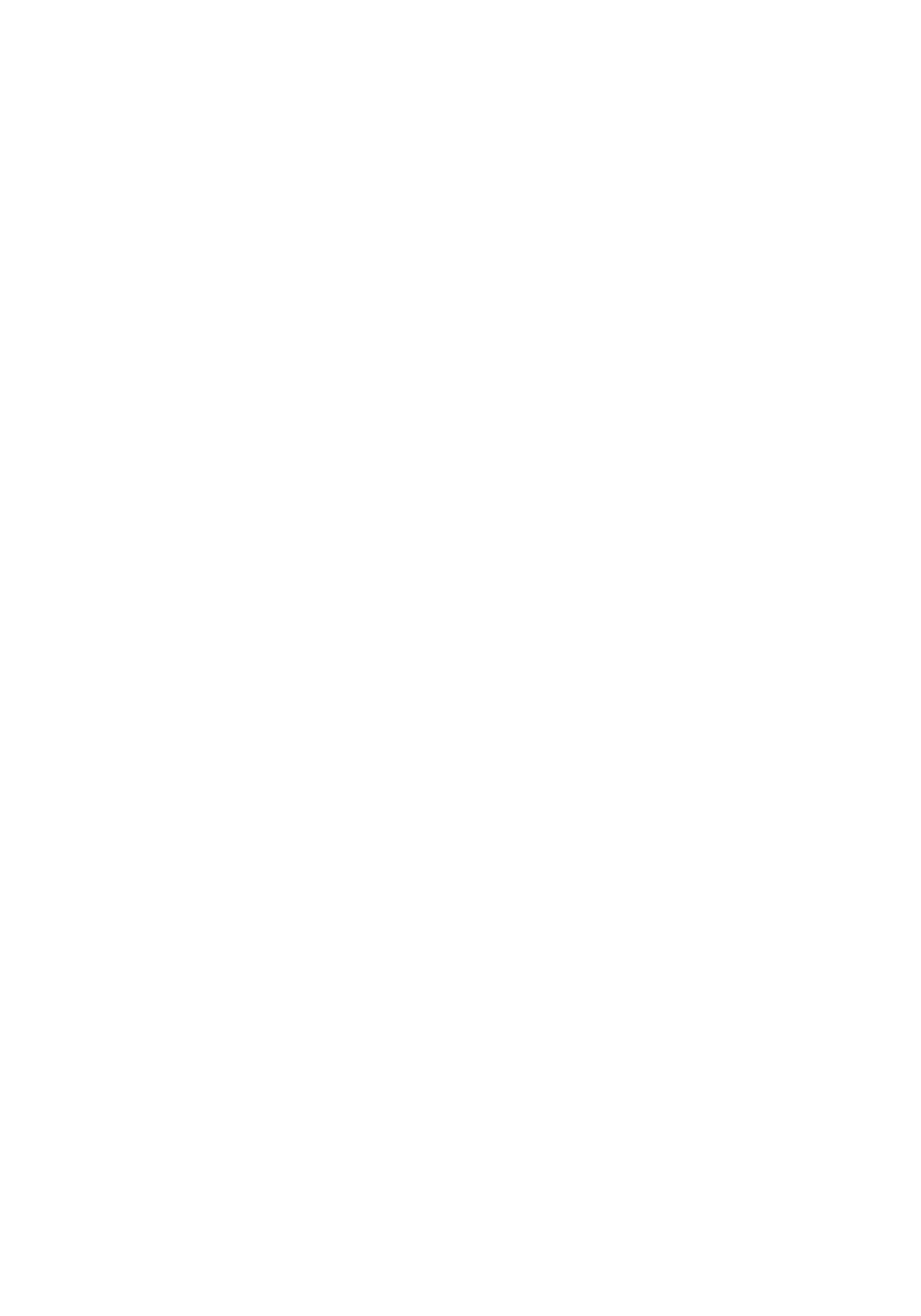### Introduction

To the Saints abroad.

This *Journal of Discourses* appears in a semimonthly sheet of sixteen pages, upon good paper, and in plain round type that aged persons can read with ease, and forms a Volume of nearly four hundred pages.

It affords me great pleasure in being able to put in your possession the words of the Apostles and Prophets, as they were spoken in the assemblies of the Saints in Zion, the value of which cannot be estimated by man, not so much for any great display of worldly learning and eloquence, as for the purity of doctrine, simplicity of style, and extensive amount of theological truth which they develop.

Realizing the moral and intellectual benefit the Saints at home derive from them, I have earnestly desired the time when you also would be enriched by the same incalculable treasure.

To those who are unacquainted with the Doctrines of the Church of Jesus Christ of Latter-day Saints, who are mantled in the darkness of ages, whose minds are sunk in the almost impenetrable shades of error, uncertainty, and doubt, but who sincerely desire to know the truth, these Sermons will prove a source of light, information, and joy. And, according to the vocation which belongs to the Eternal Priesthood, all authorized ministers of God will hail their publication with gladness, for such an embodiment of doctrine will greatly accelerate the grand object they have in view—the salvation of souls, the instruction of Saints, and the building up of Zion in these last days.

Particularly to the Elders who are scattered abroad upon the face of the earth, far from those who alone can instruct them in the more exalted branches of the Everlasting Gospel, these Sermons will be most valuable, as a gauge of doctrine, a rule of rectitude, and a square to life, furnishing at the same time an extensive repository of historical information.

May the Lord prosper every department of His work, and every laudable effort of His servants to instruct the ignorant, build up and establish the faithful, and gather the honest in heart from among all nations home to Zion.

In the bonds of the New and Everlasting Covenant, I remain your brother and fellowlaborer,

G. D. Watt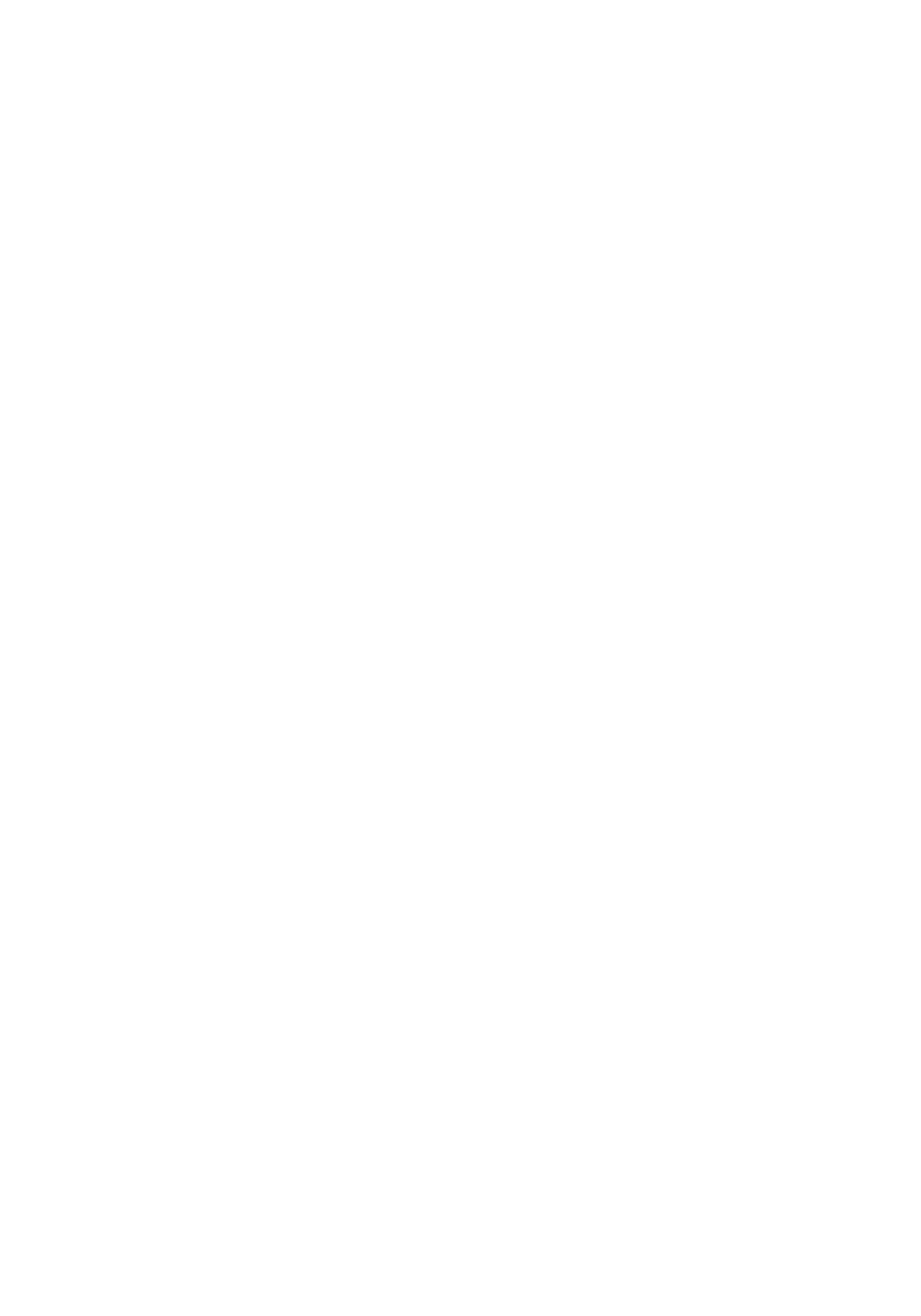### SAI VATION

### *A Discourse Delivered by President Brigham Young, in the Tabernacle, Great Salt Lake City, January 16, 1853*

The plan of salvation, or, in other words, the redemption of fallen beings, is a subject that should occupy the attention of all intelligence that pertains to fallen beings. I do not like the term "fallen beings," but I will say "subjected intelligence," which term suits me better—subjected to law, order, rule, and government. All intelligences are deeply engaged in this grand object; not, however, having a correct understanding of the true principle thereof, they wander to and fro, some to the right, and some to the left. There is not a person in this world, who is endowed with a common share of intellect, but is laboring with all his power for salvation. Men vary in their efforts to obtain that object, still their individual conclusions are, that they will ultimately secure it. The merchant, for instance, seeks with unwearied diligence, by night and by day, facing misfortunes with a determined and persevering resistance, enduring losses by sea and by land, with an unshaken patience, to amass a sufficient amount of wealth to enable him to settle calmly down in the midst of plenty in some opulent city, walk in the higher classes of society, and perchance receive a worldly title, or worldly honor, and enjoy a freedom from all anxiety of business, and constraint by poverty, throughout the remainder of his life. He then supposes he has obtained salvation.

Descend from the busy, wealth-seeking middle classes, to the humbler grade of society, and follow them in their various occupations and pursuits, and each one of them is seeking earnestly that which he imagines to be salvation. The poor, ragged, trembling mendicant, who is forced by hunger and cold to drag his feeble body from under some temporary shelter, to seek a bit of bread, or a coin from his more fortunate fellow-mortal, if he can only obtain a few crusts of bread to satisfy the hunger-worm that gnaws his vitals, and a few coppers to pay his lodgings, he has attained to the summit of his expectations, to what he sought for salvation, and he is comparatively happy, but his happiness vanishes with the shades of night, and his misery comes with the morning light. From the match-maker up to the tradesman, all have an end in view, which they suppose will bring to them salvation. King, courtier, commanders, officers, and common soldiers, the commodore, and sailor before the mast, the fair-skinned Christian, and the dark-skinned savage, [p2] all, in their respective grades and spheres of action, have a certain point in view, which, if they can obtain, they suppose will put them in possession of salvation.

The Latter-day Saint who is far from the bosom of the Church, whose home is in distant climes, sighs and earnestly prays each day of his life for the Lord to open his way, that he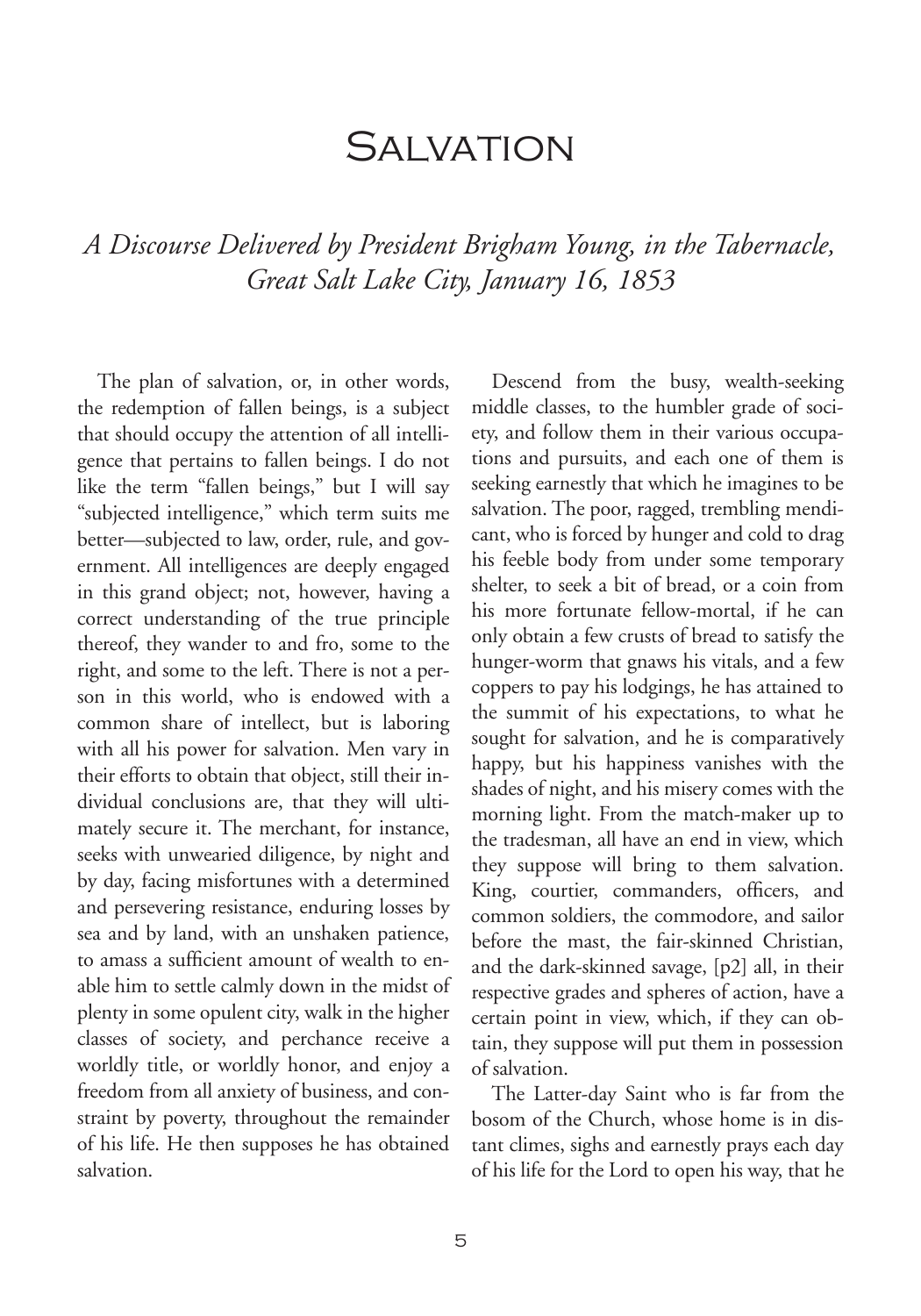may mingle with his brethren in Zion, for he supposes that his happiness would then be complete, but in this his expectations will be in a measure vain, for happiness that is real and lasting in its nature cannot be enjoyed by mortals, for it is altogether out of keeping with this transitory state.

If a man's capacity be limited to the things of this world, if he reach no further than he can see with his eyes, feel with his hands, and understand with the ability of the natural man, still he is as earnestly engaged in securing his salvation, as others are, who possess a superior intellect, and are also pursuing the path of salvation, in their estimation, though it result in nothing more than a good name, or the honors of this world. Each, according to his capacity—to the natural organization of the human system, which is liable to be operated upon by the circumstances and influences by which it is surrounded, is as eager to obtain that which he supposes is salvation, as I am to obtain salvation in the Eternal world.

The object of a true salvation, correctly and minutely understood, changes the course of mankind. Persons who are taught by their teachers, friends, and acquaintances, are traditionated, from their youth up, into the belief that there is no God, or intelligent beings, other than those that they see with the natural eye, or naturally comprehend; that there is no hereafter; that at death, all life and intelligence are annihilated. Such persons are as firm in their belief, and as strenuous in argument, in support of those doctrines, as others are in the belief of the existence of an Eternal God. The early customs and teachings of parents and friends, to a greater or less degree, influence the minds of children, but when they are disposed to inquire at the hands of Him who has eternal intelligence to impart to them, when their understandings are enlarged, when

their minds are enlightened by the Spirit of truth, so that they can see things that are unseen by the natural eye, they may then be corrected in their doctrine and belief, and in their manner of life, but not until then.

How difficult it is to teach the natural man, who comprehends nothing more than that which he sees with the natural eye! How hard it is for him to believe! How difficult would be the task to make the philosopher, who, for many years, has argued himself into the belief that his spirit is no more after his body sleeps in the grave, believe that his intelligence came from eternity, and is as eternal, in its nature, as the elements, or as the Gods. Such doctrine by him would be considered vanity and foolishness, it would be entirely beyond his comprehension. It is difficult, indeed, to remove an opinion or belief into which he has argued himself from the mind of the natural man. Talk to him about angels, heavens, God, immortality, and eternal lives, and it is like sounding brass, or a tinkling cymbal to his ears; it has no music to him; there is nothing in it that charms his senses, soothes his feelings, attracts his attention, or engages his affections, in the least; to him it is all vanity. To say that the human family are not seeking salvation, is contrary to my experience, and to the experience of every other person with whom I have any acquaintance. They are all for salvation, some in one way, and some in another; but all is darkness and confusion. If the [p3] Lord does not speak from heaven, and touch the eyes of their understanding by His Spirit, who can instruct or guide them to good? who can give them words of eternal life? It is not in the power of man to do it; but when the Lord gives His Spirit to a person, or to a people, they can then hear, believe, and be instructed. An Elder of Israel may preach the principles of the Gospel, from first to last, as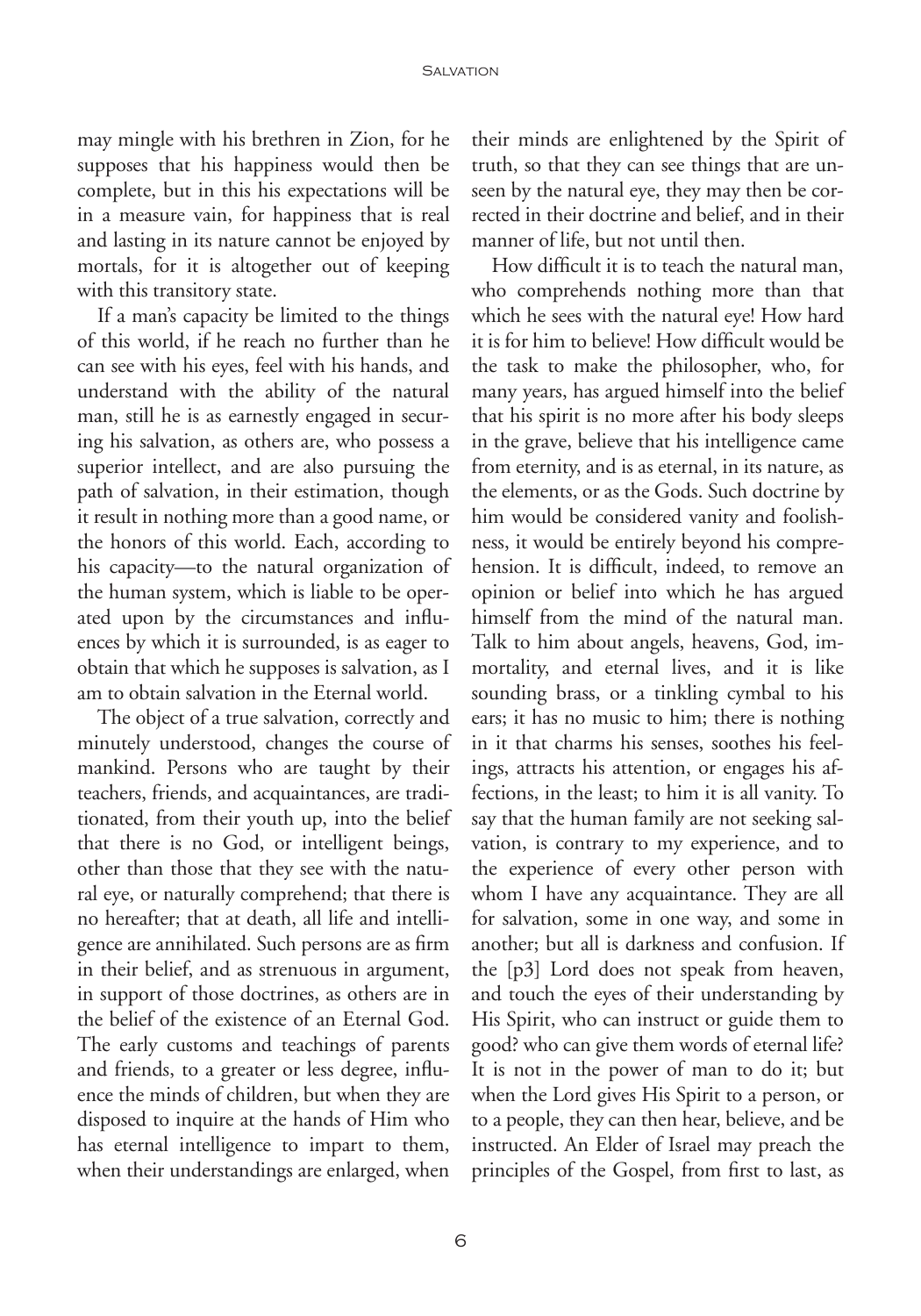they were taught to him, to a congregation ignorant of them; but if he does not do it under the influence of the Spirit of the Lord, he cannot enlighten that congregation on those principles, it is impossible. Job said that "There is a spirit in man, and the inspiration of the Almighty giveth them understanding." Unless we enjoy that understanding in this probation, we cannot grow or increase, we cannot be made acquainted with the principles of truth and righteousness so as to become exalted. Admit that the Spirit of the Lord should give us understanding, what would it prove to us? It would prove to me, at least, and what I may safely say to this congregation, that Zion is here. Whenever we are disposed to give ourselves perfectly to righteousness, to yield all the powers and faculties of the soul (which is the spirit and the body, and it is there where righteousness dwells); when we are swallowed up in the will of Him who has called us; when we enjoy the peace and the smiles of our Father in Heaven, the things of His Spirit, and all the blessings we are capacitated to receive and improve upon, then are we in Zion, *that is Zion.* What will produce the opposite? Hearkening and giving way to evil, nothing else will.

If a community of people are perfectly devoted to the cause of righteousness, truth, light, virtue, and every principle and attribute of the holy Gospel, we may say of that people as the ancient Apostle said to his brethren, "Know ye not your own selves, how that Jesus Christ is in you, except ye be reprobates"; there is a throne for the Lord Almighty to sit and reign upon, there is a resting place for the Holy Ghost, there is a habitation of the Father and the Son. We are the temples of God, but when we are overcome of evil by yielding to temptation, we deprive ourselves of the privilege of the Father, the Son, and the Holy Ghost, taking up their abode and dwelling with us. We are the people, by our calling and profession, and ought to be by our daily works, of whom it should be truly said, "Ye are the temples of our God." Let me ask, what is there to prevent any person in this congregation from being so blessed, and becoming a holy temple fit for the in-dwelling of the Holy Ghost? Has any being in heaven or on earth done aught to prevent you from becoming so blessed? No, but why the people are not so privileged I will leave you to judge. I would to God that every soul who professes to be a Latter-day Saint was of that character, a holy temple for the in-dwelling of the Father, the Son, and the Holy Ghost, but it is not so. Is there any individual within the sound of my voice to day, that has received the Holy Ghost through the principles of the Gospel, and at the same time has not received a love for them? I will answer that question. Wait and see who it is that falls out by the way; who it is in whom the seed of truth has been sown, but has not taken root; and then you will know the individuals who have received the truth, but have never received a love of it—they do not love it for itself. What a delightful aspect would this community present if all men and women, old and young, were disposed to leave off their own sins and follies, and overlook those of their neighbors; if they would cease watching their neighbors for iniquity, and [p4] watch that they themselves might be free from it! if they were trying with all their powers to sanctify the Lord in their hearts, and would prove, by their actions, that they had received the truth and the love of it! if all individuals would watch themselves, that they do not speak against the Father, the Son, the Holy Ghost, nor in short against any being in heaven or on earth. Strange as this may appear, there have been men in this Church that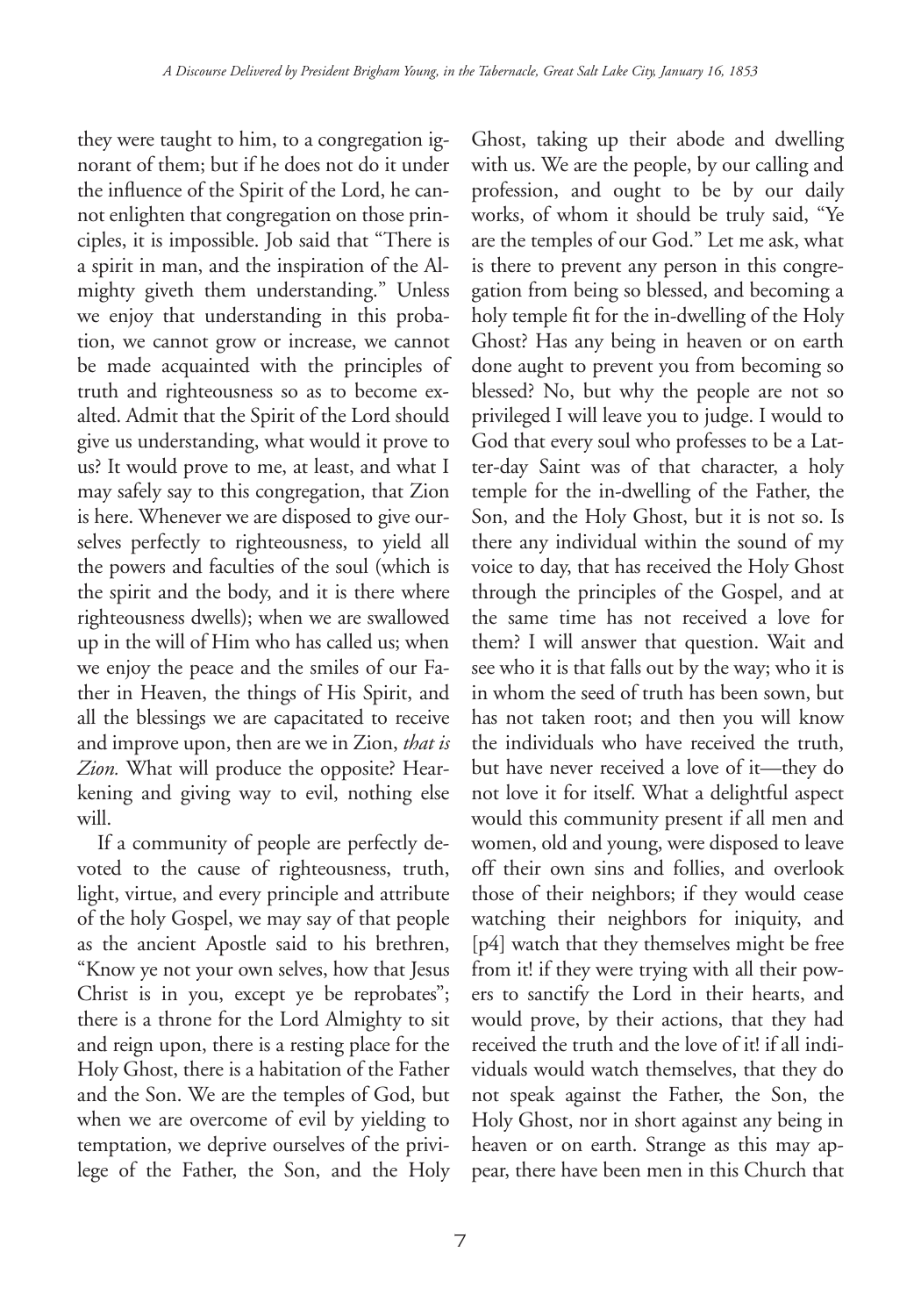have done it, and probably will be again! If this people would be careful not to do anything to displease the spirits of those who have lived on the earth, and have been justified, and have gone to rest, and would so conduct themselves, that no reasonable being upon the face of the earth could find fault with them, what kind of society should we have? Why every man's mouth would be filled with blessings, every man's hand would be put forth to do good, and every woman and child in all their intercourse would be praising God, and blessing each other. Would not Zion be here? It would. What hinders you from doing this? What is the Lord or the people doing to cause this one and that one to commit sin with a high hand, in secret and in the open streets?

If Elders of Israel use language which is not proper for the lips of a Saint, such Elders are under condemnation, and the wrath of God abides upon them, those who do it have not the love of truth in their hearts, they do not love and honor the truth because it is the truth, but because it is powerful, and they wish to join with the strongest party. Do they love light because it is light? virtue because it is virtue? righteousness because it is righteousness? No. But these principles are almighty in their influence, and like the tornado in the forest, they sweep all before them, no argument can weigh against them, all the philosophy, knowledge, and wisdom of men may be set in array against them, but they are like chaff before a mighty wind, or like the morning dew before the sun in its strength—such Elders embrace truth because it is all-powerful. When a man of God preaches the principles of the Gospel, all things give way before it, and some embrace it because it is so mighty. But by and bye those characters will fall out by the way, because the soil has not depth to nourish the seeds of truth. They receive it, but not the love of it; it dies, and they turn away. If every person who has embraced the Gospel would love it as he loves his life, would not society wear a different aspect from that of the present?

I do not intend to enter into a detailed account of the acts of the people, they are themselves acquainted with them; people know how they themselves talk; and how their neighbors talk; how husband and wife agree in their own houses, and with their neighbors; and how parents and children dwell together. I need not tell these things, but if every heart were set upon doing right, we then should have Zion here. I will give you my reason for thinking so. It is because I have had it with me ever since I was baptized into this kingdom. I have not been without it from that day to this. I have therefore a good reason for the assertion I have made. I live and walk in Zion every day, and so do thousands of others in this Church and kingdom, they carry Zion with them, they have one of their own, and it is increasing, growing, and spreading continually. Suppose it spreads from heart to heart, from neighborhood to neighborhood, from city to city, and from nation to nation, how long would it be before the earth would become revolutionized, and the wheat gathered from among the tares. The wheat and tares, however, must grow together until harvest. I am not, [p5] therefore, disposed to separate them yet, for if we pluck up the tares before the harvest, we may destroy some of the good seed, therefore let them grow together, and by and bye the harvest will come.

There is another thing, brethren, which I wish you to keep constantly before your minds, that is with regard to your travels in life. You have read, in the Scriptures, that the children of men will be judged according to their works, whether they be good or bad, If a

8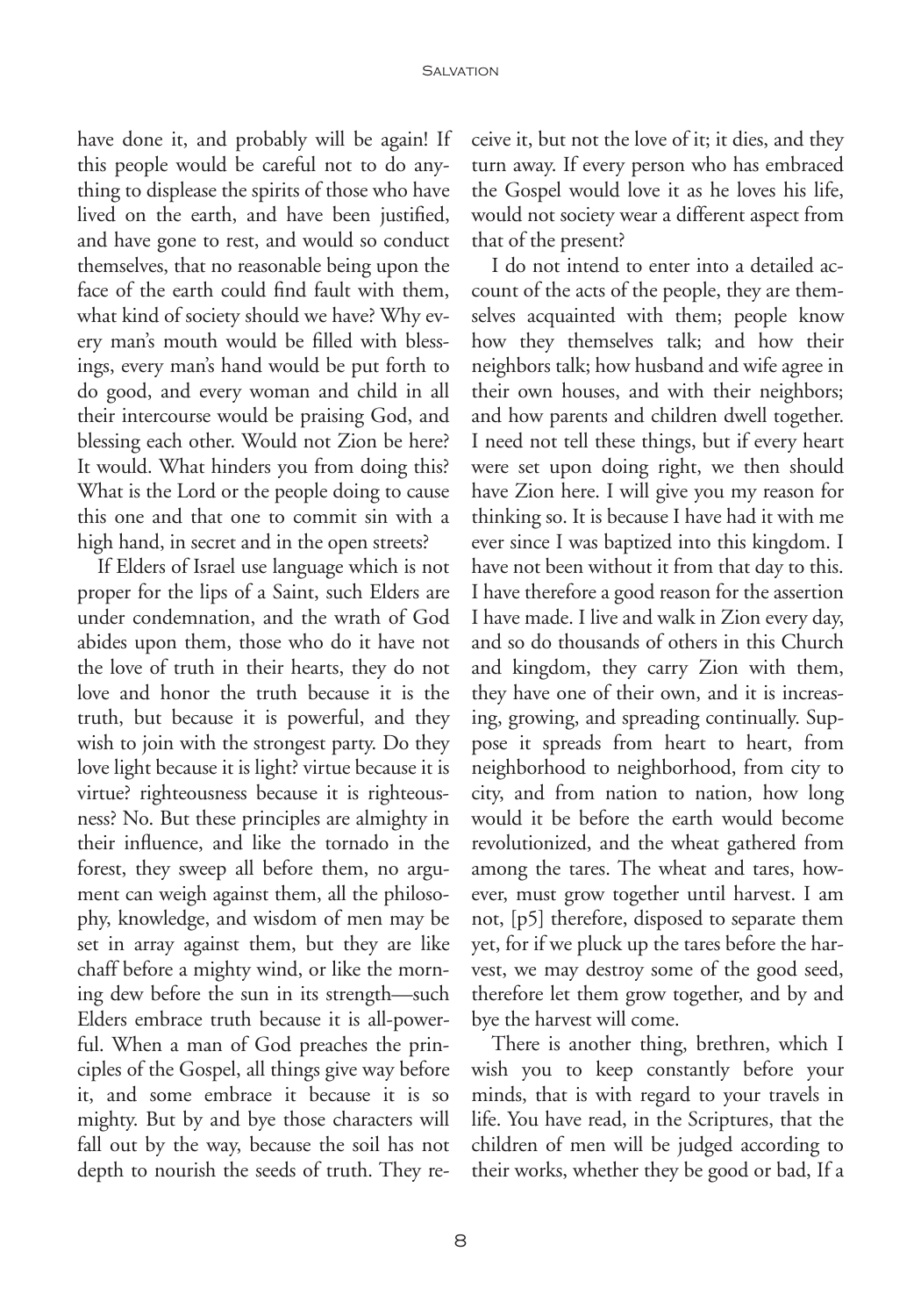man's days be filled up with good works, he will be rewarded accordingly. On the other hand, if his days be filled up with evil actions, he will receive according to those acts. This proves that we are in a state of exaltation, it proves that we can add to our knowledge, wisdom, and strength, and that we can add power to every attribute that God has given us. When will the people realize that this is the period of time in which they should commence to lay the foundation of their exaltation for time and eternity, that this is the time to conceive, and bring forth from the heart fruit to the honor and glory of God, as Jesus did—grow as he did from the child, become perfect, and be prepared to be raised to salvation? You will find that this probation is the place to increase upon every little we receive, for the Lord gives line upon line to the children of men. When He reveals the plan of salvation, then is the time to fill up our days with good works.

Let us fill up our days with usefulness, do good to each other, and cease from all evil. Let every evil person forsake his wickedness. If he be wicked in his words, or in his dealings, let him forsake those practices, and pursue a course of righteousness. Let every man and woman do this, and peace and joy will be the result.

I have thus summed up, in a broken manner, that which I desired to speak. We are not able to comprehend all [p6] things, but we can continue to learn and grow, until all will be perfectly clear to our minds, which is a great privilege to enjoy—the blessing of an eternal increase. And the man or woman who lives worthily is now in a state of salvation.A few words more upon the subject of the eternal existence of the soul. It is hard for mankind to comprehend that principle. The philosophers of the world will concede that the elements of which you and I are composed are eternal, yet they believe that there was a time when there was no God. They cannot comprehend how it is that God can be eternal. Let me ask this congregation, Can you realize the eternity of your own existence? Can you realize that the intelligence which you receive is eternal? I can comprehend this, just as well as I can that I am now in possession of it. It is as easy for me to comprehend that it will exist eternally, as that anything else will. I wish to impress upon your minds the reality that when the body which is organized for intelligence to dwell in, dies, and returns to its mother earth, all the feelings, sensibilities, faculties, and powers of the spirit are still alive, they never die, but in the absence of the body are more acute. They are organized for an eternal existence. If this congregation could comprehend that the intelligence that is in them is eternal in its nature and existence; if they could realize that when Saints pass through the veil, they are not dead, but have been laying the foundation in these tabernacles for exaltation, laying the foundation to become Gods, even the sons of God, and for crowns which they will yet receive—they would receive the truth in the love of it, live by it, and continue in it, until they receive all knowledge and wisdom, until they grow into eternity, and have the veil taken from before their eyes, to behold the handiworks of God among all people, His goings forth among the nations of the earth, and to discover the rule and law by which He governs. Then could they say of a truth, We acknowledge the hand of God in all things, all is right, Zion is here, in our own possession.

Now, brethren, love the truth, and put a stop to every species of folly. How many there are who come to me to find fault with, and enter complaints against, their brethren, for